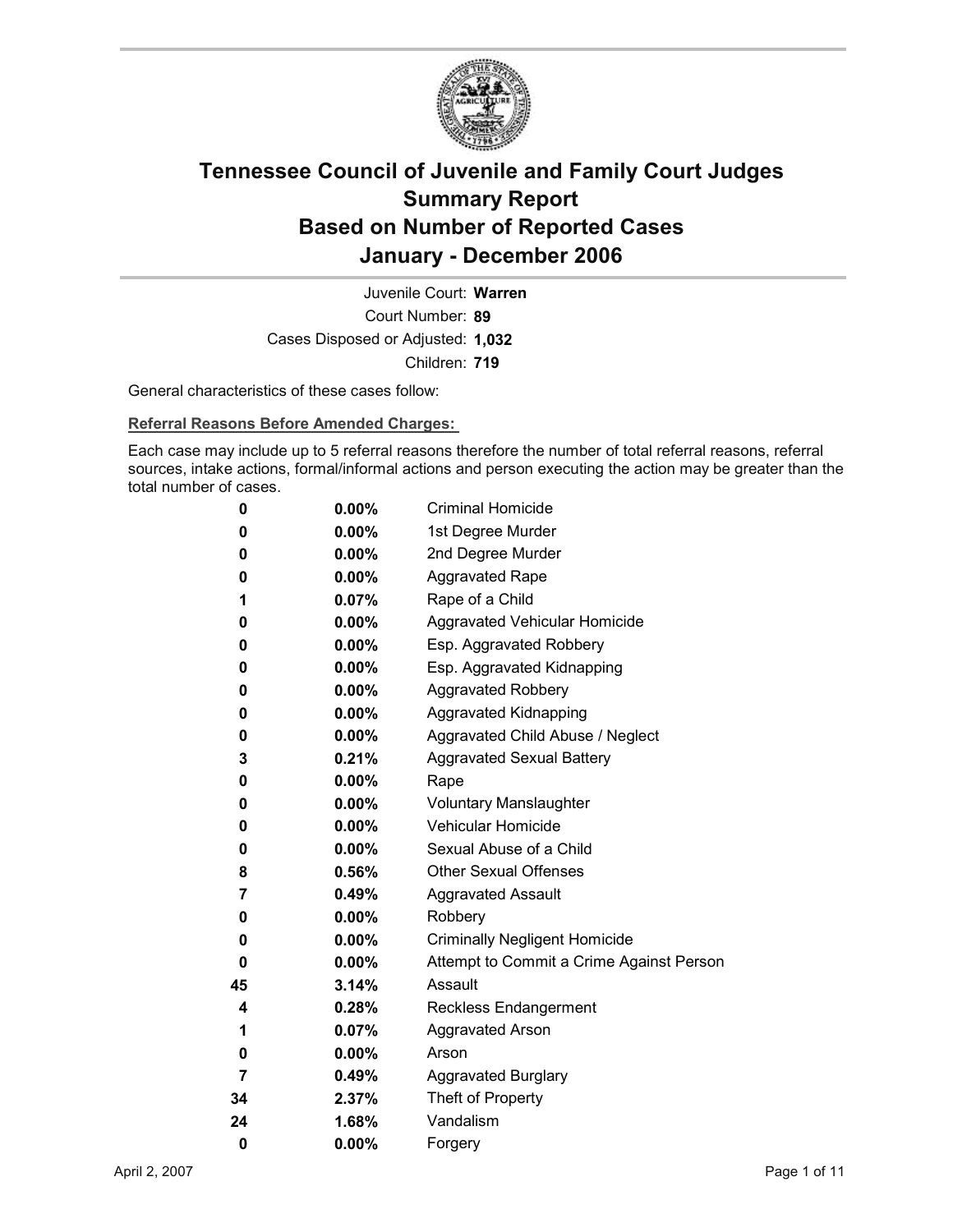

Court Number: **89** Juvenile Court: **Warren** Cases Disposed or Adjusted: **1,032** Children: **719**

#### **Referral Reasons Before Amended Charges:**

Each case may include up to 5 referral reasons therefore the number of total referral reasons, referral sources, intake actions, formal/informal actions and person executing the action may be greater than the total number of cases.

| 0   | 0.00%    | <b>Worthless Checks</b>                                     |
|-----|----------|-------------------------------------------------------------|
| 0   | 0.00%    | Illegal Possession / Fraudulent Use of Credit / Debit Cards |
| 17  | 1.19%    | <b>Burglary</b>                                             |
| 1   | 0.07%    | Unauthorized Use of a Vehicle                               |
| 0   | $0.00\%$ | <b>Cruelty to Animals</b>                                   |
| 0   | $0.00\%$ | Sale of Controlled Substances                               |
| 3   | 0.21%    | <b>Other Drug Offenses</b>                                  |
| 12  | 0.84%    | Possession of Controlled Substances                         |
| 1   | 0.07%    | <b>Criminal Attempt</b>                                     |
| 4   | 0.28%    | Carrying Weapons on School Property                         |
| 0   | $0.00\%$ | Unlawful Carrying / Possession of a Weapon                  |
| 13  | 0.91%    | <b>Evading Arrest</b>                                       |
| 0   | $0.00\%$ | Escape                                                      |
| 4   | 0.28%    | Driving Under Influence (DUI)                               |
| 46  | 3.21%    | Possession / Consumption of Alcohol                         |
| 3   | 0.21%    | Resisting Stop, Frisk, Halt, Arrest or Search               |
| 0   | 0.00%    | <b>Aggravated Criminal Trespass</b>                         |
| 4   | 0.28%    | Harassment                                                  |
| 9   | 0.63%    | Failure to Appear                                           |
| 0   | 0.00%    | Filing a False Police Report                                |
| 1   | 0.07%    | Criminal Impersonation                                      |
| 33  | 2.30%    | <b>Disorderly Conduct</b>                                   |
| 10  | 0.70%    | <b>Criminal Trespass</b>                                    |
| 6   | 0.42%    | Public Intoxication                                         |
| 0   | $0.00\%$ | Gambling                                                    |
| 564 | 39.39%   | <b>Traffic</b>                                              |
| 32  | 2.23%    | <b>Local Ordinances</b>                                     |
| 0   | $0.00\%$ | Violation of Wildlife Regulations                           |
| 37  | 2.58%    | Contempt of Court                                           |
| 95  | 6.63%    | <b>Violation of Probation</b>                               |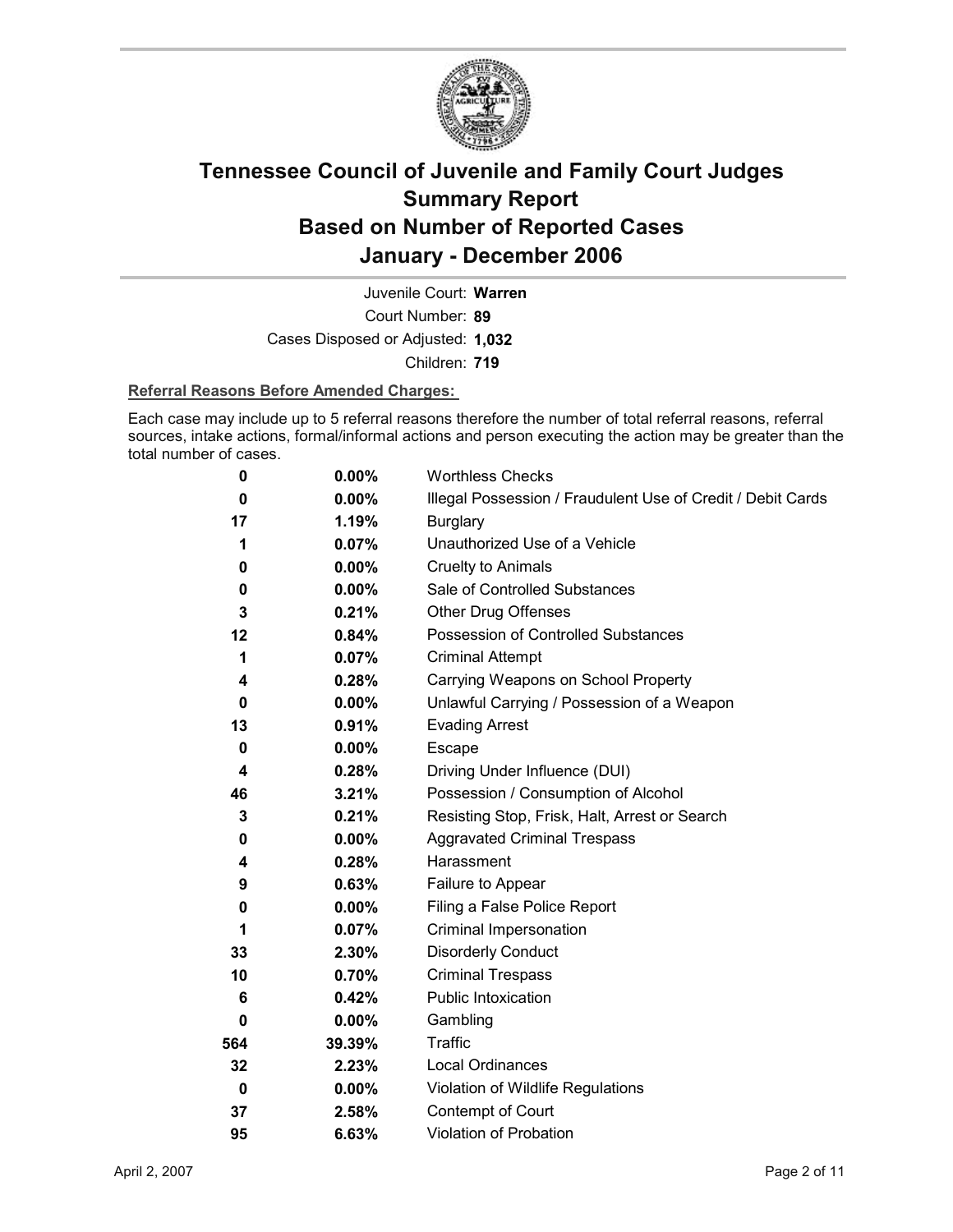

Court Number: **89** Juvenile Court: **Warren** Cases Disposed or Adjusted: **1,032** Children: **719**

#### **Referral Reasons Before Amended Charges:**

Each case may include up to 5 referral reasons therefore the number of total referral reasons, referral sources, intake actions, formal/informal actions and person executing the action may be greater than the total number of cases.

| $\overline{7}$ | 0.49%    | Violation of Aftercare                 |
|----------------|----------|----------------------------------------|
| 67             | 4.68%    | <b>Unruly Behavior</b>                 |
| 206            | 14.39%   | Truancy                                |
| 41             | 2.86%    | In-State Runaway                       |
| 3              | 0.21%    | Out-of-State Runaway                   |
| 27             | 1.89%    | Possession of Tobacco Products         |
| 16             | 1.12%    | Violation of a Valid Court Order       |
| 14             | 0.98%    | Violation of Curfew                    |
| 0              | 0.00%    | <b>Sexually Abused Child</b>           |
| 0              | $0.00\%$ | <b>Physically Abused Child</b>         |
| 0              | 0.00%    | Dependency / Neglect                   |
| 0              | 0.00%    | <b>Termination of Parental Rights</b>  |
| 0              | 0.00%    | <b>Violation of Pretrial Diversion</b> |
| $\bf{0}$       | 0.00%    | Violation of Informal Adjustment       |
| 21             | 1.47%    | <b>Judicial Review</b>                 |
| 0              | 0.00%    | <b>Administrative Review</b>           |
| 0              | $0.00\%$ | <b>Foster Care Review</b>              |
| 0              | 0.00%    | Custody                                |
| 0              | 0.00%    | Visitation                             |
| 0              | 0.00%    | Paternity / Legitimation               |
| 0              | 0.00%    | Child Support                          |
| 0              | 0.00%    | <b>Request for Medical Treatment</b>   |
| 0              | 0.00%    | <b>Consent to Marry</b>                |
| 1              | 0.07%    | Other                                  |
| 1,432          | 100.00%  | <b>Total Referrals</b>                 |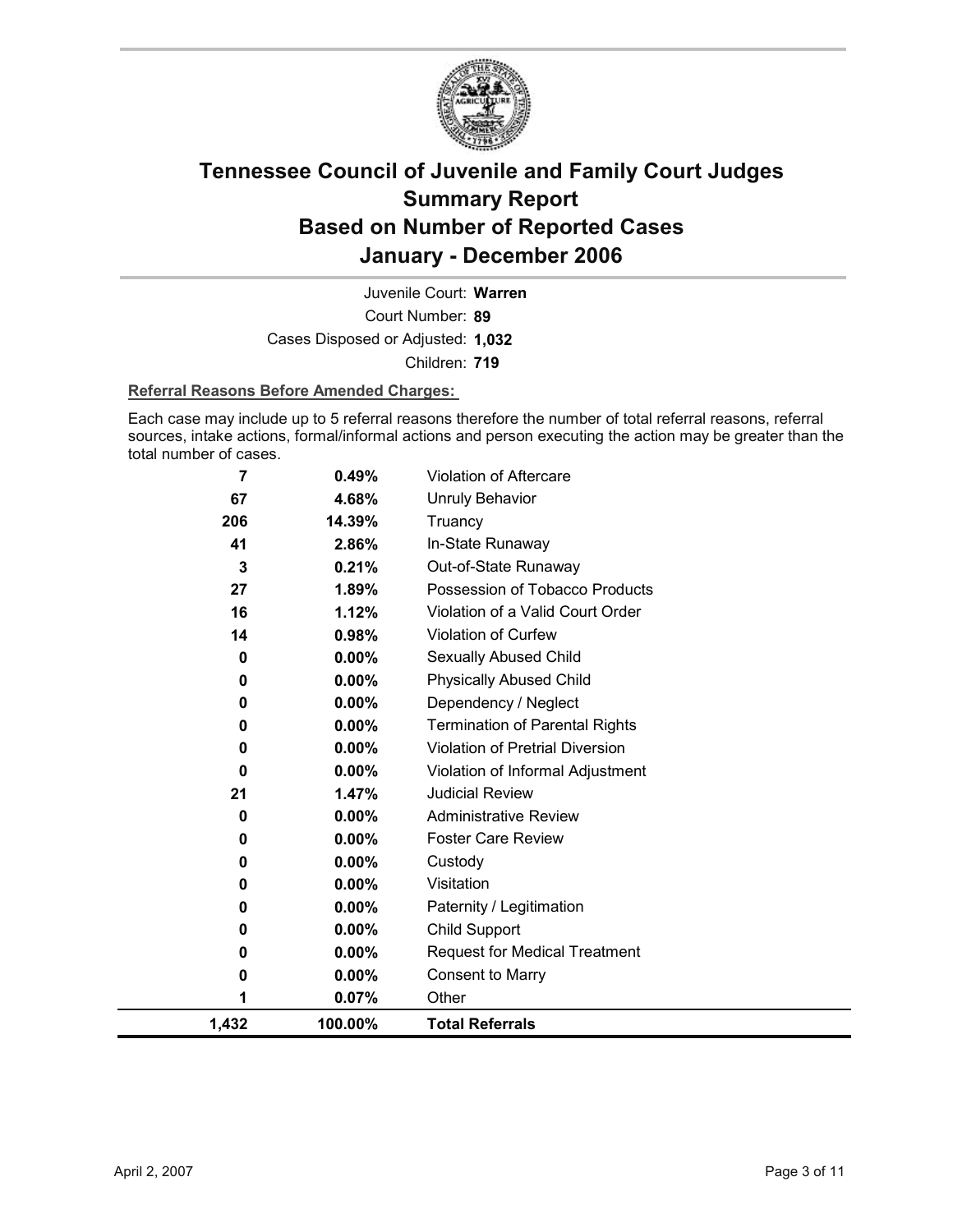

| Juvenile Court: Warren      |                                   |                                   |  |  |  |
|-----------------------------|-----------------------------------|-----------------------------------|--|--|--|
| Court Number: 89            |                                   |                                   |  |  |  |
|                             | Cases Disposed or Adjusted: 1,032 |                                   |  |  |  |
|                             |                                   | Children: 719                     |  |  |  |
| <b>Referral Sources: 1</b>  |                                   |                                   |  |  |  |
| 992                         | 69.27%                            | Law Enforcement                   |  |  |  |
| 54                          | 3.77%                             | Parents                           |  |  |  |
| 1                           | 0.07%                             | <b>Relatives</b>                  |  |  |  |
| 0                           | 0.00%                             | Self                              |  |  |  |
| 224                         | 15.64%                            | School                            |  |  |  |
| $\bf{0}$                    | 0.00%                             | <b>CSA</b>                        |  |  |  |
| 68                          | 4.75%                             | <b>DCS</b>                        |  |  |  |
| 0                           | 0.00%                             | <b>Other State Department</b>     |  |  |  |
| 0                           | 0.00%                             | <b>District Attorney's Office</b> |  |  |  |
| 57                          | 3.98%                             | <b>Court Staff</b>                |  |  |  |
| $\bf{0}$                    | 0.00%                             | Social Agency                     |  |  |  |
| 18                          | 1.26%                             | <b>Other Court</b>                |  |  |  |
| 18                          | 1.26%                             | Victim                            |  |  |  |
| 0                           | 0.00%                             | Child & Parent                    |  |  |  |
| 0                           | 0.00%                             | Hospital                          |  |  |  |
| 0                           | 0.00%                             | Unknown                           |  |  |  |
| $\mathbf 0$                 | 0.00%                             | Other                             |  |  |  |
| 1,432                       | 100.00%                           | <b>Total Referral Sources</b>     |  |  |  |
| Age of Child at Referral: 2 |                                   |                                   |  |  |  |
| 7.65%                       |                                   |                                   |  |  |  |
| 55                          |                                   | Ages 10 and Under                 |  |  |  |

| 719 | 100.00%  | <b>Total Child Count</b> |  |
|-----|----------|--------------------------|--|
| 0   | $0.00\%$ | Unknown / Not Reported   |  |
| 1   | 0.14%    | Ages 19 and Over         |  |
| 250 | 34.77%   | Ages 17 through 18       |  |
| 312 | 43.39%   | Ages 15 through 16       |  |
| 75  | 10.43%   | Ages 13 through 14       |  |
| 26  | 3.62%    | Ages 11 through 12       |  |
| 55  | 7.65%    | Ages 10 and Under        |  |

 $1$  If different than number of Referral Reasons (1432), verify accuracy of your court's data.

<sup>2</sup> One child could be counted in multiple categories, verify accuracy of your court's data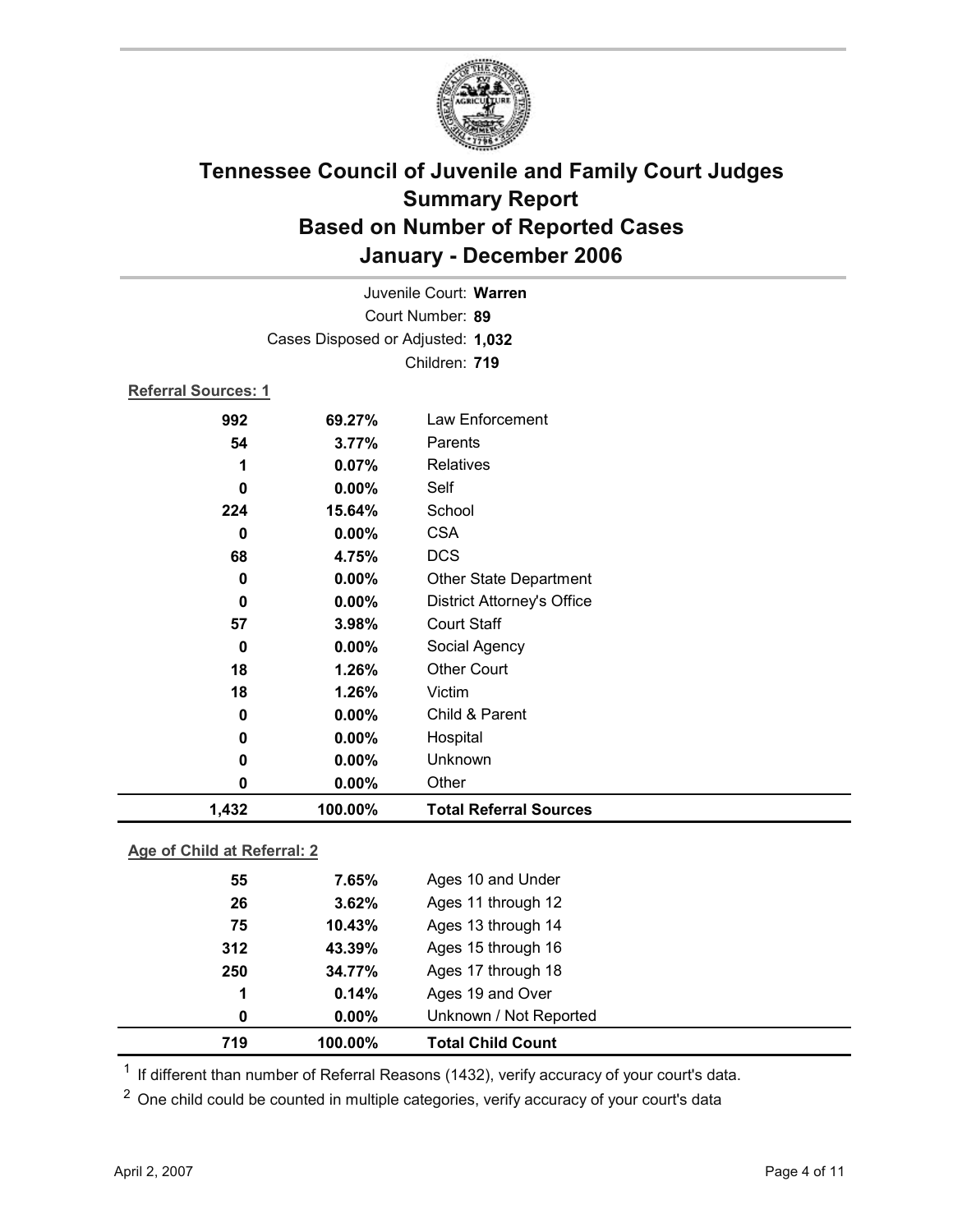

|                                         | Juvenile Court: Warren |                          |  |  |
|-----------------------------------------|------------------------|--------------------------|--|--|
| Court Number: 89                        |                        |                          |  |  |
| Cases Disposed or Adjusted: 1,032       |                        |                          |  |  |
|                                         | Children: 719          |                          |  |  |
| Sex of Child: 1                         |                        |                          |  |  |
| 454                                     | 63.14%                 | Male                     |  |  |
| 265                                     | 36.86%                 | Female                   |  |  |
| $\mathbf 0$                             | 0.00%                  | Unknown                  |  |  |
| 719                                     | 100.00%                | <b>Total Child Count</b> |  |  |
| Race of Child: 1                        |                        |                          |  |  |
| 682                                     | 94.85%                 | White                    |  |  |
| 32                                      | 4.45%                  | African American         |  |  |
| $\mathbf 0$                             | 0.00%                  | Native American          |  |  |
| 1                                       | 0.14%                  | Asian                    |  |  |
| 4                                       | 0.56%                  | Mixed                    |  |  |
| $\mathbf 0$                             | 0.00%                  | Unknown                  |  |  |
| 719                                     | 100.00%                | <b>Total Child Count</b> |  |  |
| <b>Hispanic Origin: 1</b>               |                        |                          |  |  |
| 52                                      | 7.23%                  | Yes                      |  |  |
| 667                                     | 92.77%                 | No                       |  |  |
| $\mathbf 0$                             | 0.00%                  | Unknown                  |  |  |
| 719                                     | 100.00%                | <b>Total Child Count</b> |  |  |
|                                         |                        |                          |  |  |
| <b>School Enrollment of Children: 1</b> |                        |                          |  |  |
| 703                                     | 97.77%                 | Yes                      |  |  |
| 16                                      | 2.23%                  | No                       |  |  |
| $\mathbf 0$                             | 0.00%                  | Unknown                  |  |  |
| 719                                     | 100.00%                | <b>Total Child Count</b> |  |  |

 $1$  One child could be counted in multiple categories, verify accuracy of your court's data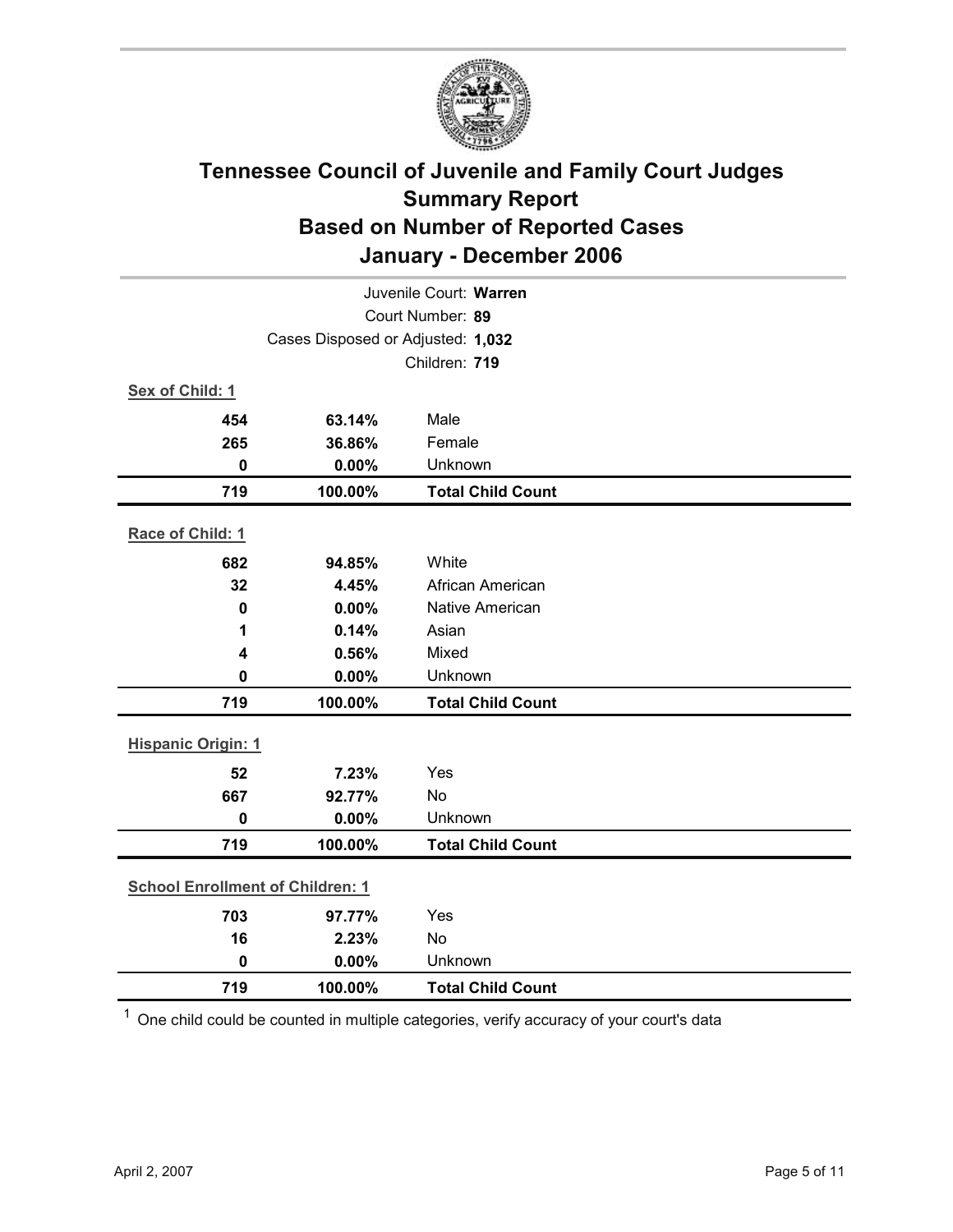

Court Number: **89** Juvenile Court: **Warren** Cases Disposed or Adjusted: **1,032** Children: **719**

**Living Arrangement of Child at Time of Referral: 1**

| 719          | 100.00%   | <b>Total Child Count</b>     |
|--------------|-----------|------------------------------|
| 2            | 0.28%     | Other                        |
| 0            | $0.00\%$  | Unknown                      |
| 5            | 0.70%     | Independent                  |
| 0            | $0.00\%$  | In an Institution            |
| 0            | $0.00\%$  | In a Residential Center      |
| $\mathbf{2}$ | 0.28%     | In a Group Home              |
| 4            | 0.56%     | With Foster Family           |
| 0            | $0.00\%$  | <b>With Adoptive Parents</b> |
| 31           | 4.31%     | <b>With Relatives</b>        |
| 72           | 10.01%    | <b>With Father</b>           |
| 315          | 43.81%    | With Mother                  |
| 24           | 3.34%     | With Mother and Stepfather   |
| 10           | 1.39%     | With Father and Stepmother   |
| 254          | $35.33\%$ | With Both Biological Parents |
|              |           |                              |

### **Type of Detention: 2**

| 1,032        | 100.00%  | <b>Total Detention Count</b> |  |
|--------------|----------|------------------------------|--|
| 0            | $0.00\%$ | Other                        |  |
| 989          | 95.83%   | Does Not Apply               |  |
| $\mathbf{2}$ | 0.19%    | <b>Unknown</b>               |  |
| 0            | $0.00\%$ | <b>Psychiatric Hospital</b>  |  |
| 0            | $0.00\%$ | Jail - No Separation         |  |
| 0            | $0.00\%$ | Jail - Partial Separation    |  |
| 0            | $0.00\%$ | Jail - Complete Separation   |  |
| 41           | 3.97%    | Juvenile Detention Facility  |  |
| 0            | $0.00\%$ | Non-Secure Placement         |  |
|              |          |                              |  |

 $<sup>1</sup>$  One child could be counted in multiple categories, verify accuracy of your court's data</sup>

 $2$  If different than number of Cases (1032) verify accuracy of your court's data.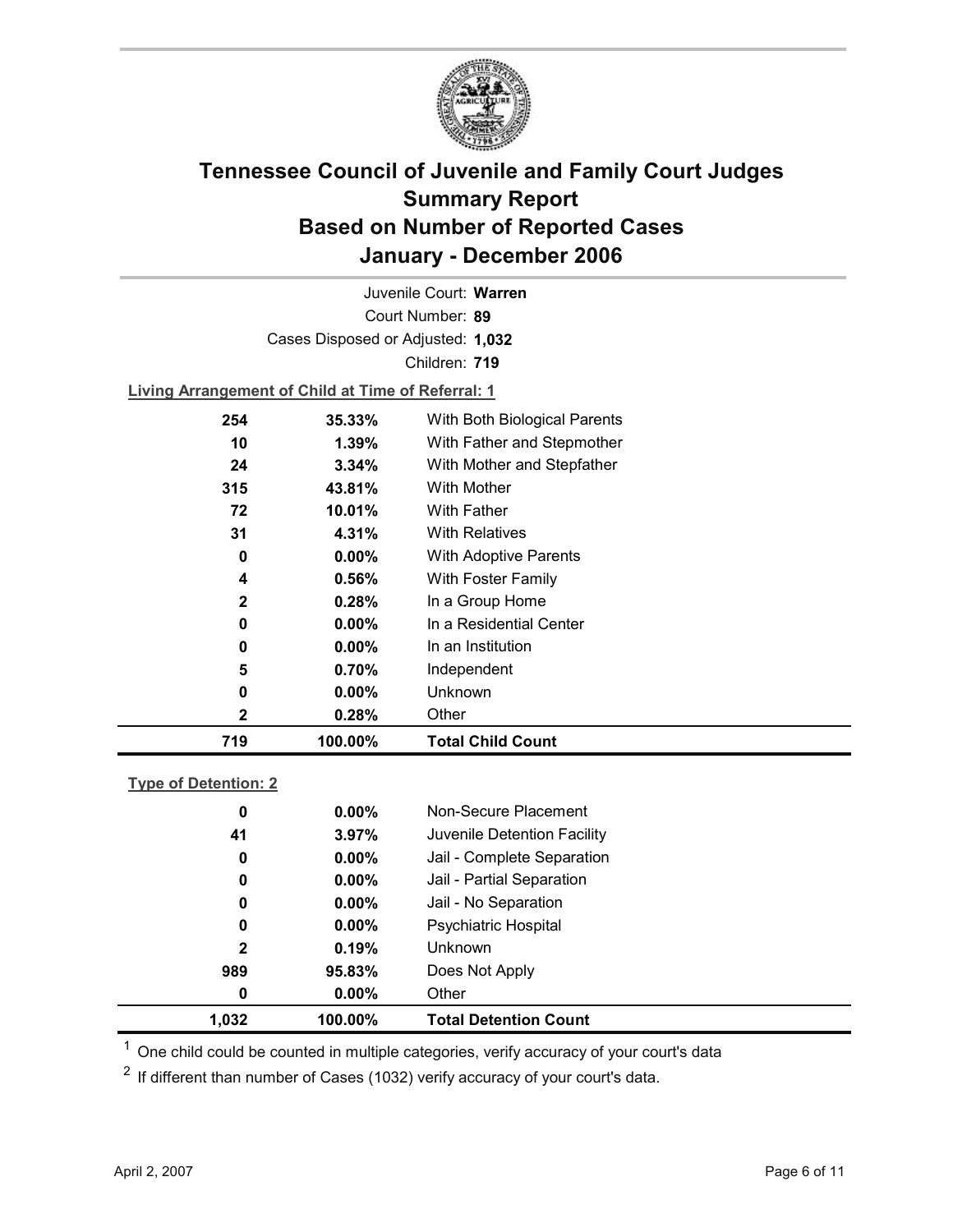

| Juvenile Court: Warren   |                                                    |                                      |  |  |
|--------------------------|----------------------------------------------------|--------------------------------------|--|--|
| Court Number: 89         |                                                    |                                      |  |  |
|                          | Cases Disposed or Adjusted: 1,032                  |                                      |  |  |
|                          |                                                    | Children: 719                        |  |  |
|                          | <b>Placement After Secure Detention Hearing: 1</b> |                                      |  |  |
| 24                       | 2.33%                                              | Returned to Prior Living Arrangement |  |  |
| 1                        | 0.10%                                              | Juvenile Detention Facility          |  |  |
| 0                        | 0.00%                                              | Jail                                 |  |  |
| 16                       | 1.55%                                              | Shelter / Group Home                 |  |  |
| 1                        | 0.10%                                              | <b>Foster Family Home</b>            |  |  |
| 0                        | 0.00%                                              | <b>Psychiatric Hospital</b>          |  |  |
| $\bf{0}$                 | 0.00%                                              | Unknown / Not Reported               |  |  |
| 989                      | 95.83%                                             | Does Not Apply                       |  |  |
| 1                        | 0.10%                                              | Other                                |  |  |
|                          |                                                    |                                      |  |  |
| 1,032                    | 100.00%                                            | <b>Total Placement Count</b>         |  |  |
|                          |                                                    |                                      |  |  |
| <b>Intake Actions: 2</b> |                                                    |                                      |  |  |
| 720                      | 50.28%                                             | <b>Petition Filed</b>                |  |  |
| 1                        | 0.07%                                              | <b>Motion Filed</b>                  |  |  |
| 569                      | 39.73%                                             | <b>Citation Processed</b>            |  |  |
| $\mathbf{2}$             | 0.14%                                              | Notification of Paternity Processed  |  |  |
| 15                       | 1.05%                                              | Scheduling of Judicial Review        |  |  |
| 0                        | 0.00%                                              | Scheduling of Administrative Review  |  |  |
| 0                        | $0.00\%$                                           | Scheduling of Foster Care Review     |  |  |
| 0                        | $0.00\%$                                           | Unknown                              |  |  |
| 0                        | $0.00\%$                                           | Does Not Apply                       |  |  |
| 125                      | 8.73%                                              | Other                                |  |  |

 $1$  If different than number of Cases (1032) verify accuracy of your court's data.

 $2$  If different than number of Referral Reasons (1432), verify accuracy of your court's data.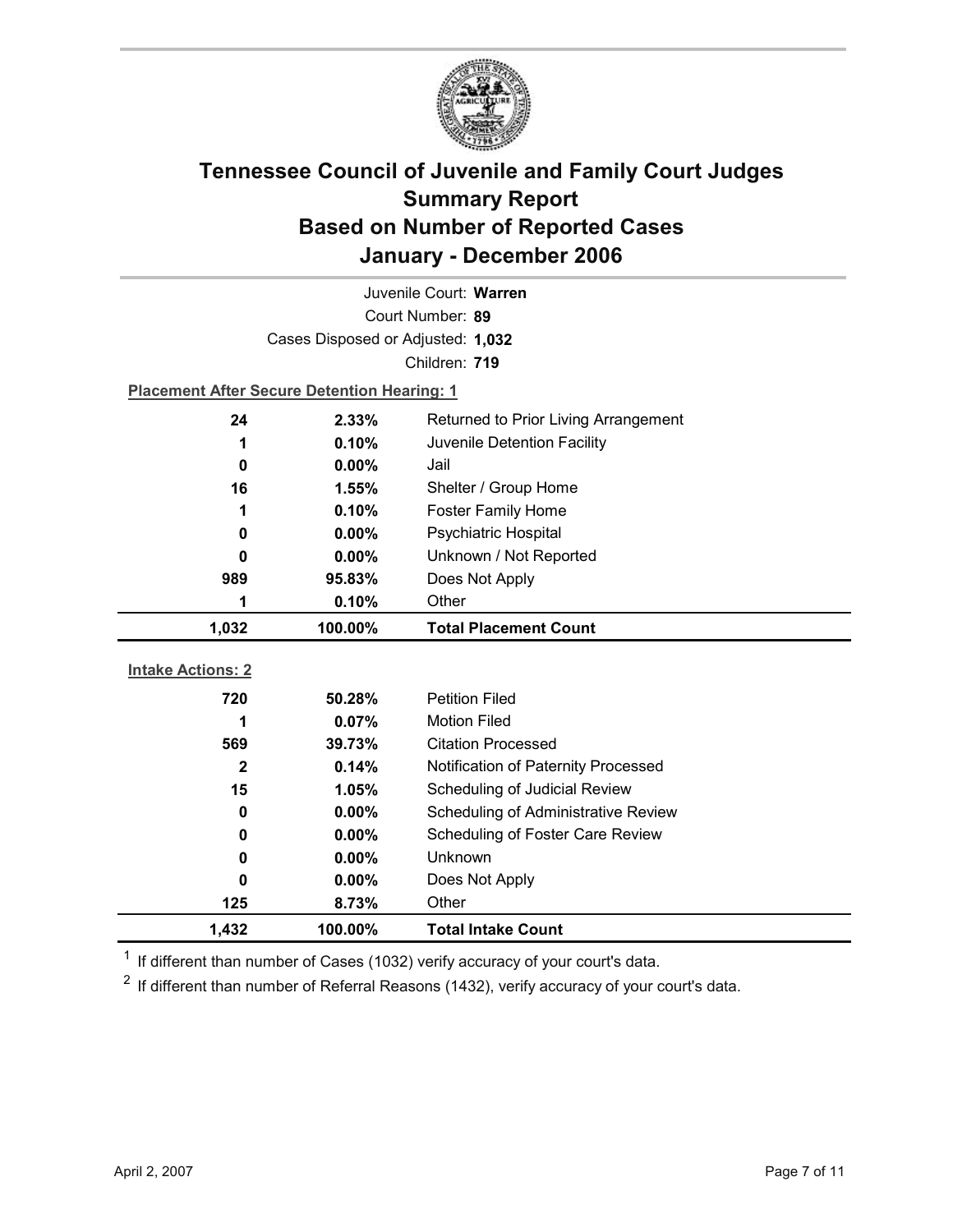

Court Number: **89** Juvenile Court: **Warren** Cases Disposed or Adjusted: **1,032** Children: **719**

**Last Grade Completed by Child: 1**

| $\bf{0}$                                | 0.00%   | Too Young for School         |  |
|-----------------------------------------|---------|------------------------------|--|
| 0                                       | 0.00%   | Preschool                    |  |
| 9                                       | 1.25%   | Kindergarten                 |  |
| 8                                       | 1.11%   | 1st Grade                    |  |
| 3                                       | 0.42%   | 2nd Grade                    |  |
| 8                                       | 1.11%   | 3rd Grade                    |  |
| 12                                      | 1.67%   | 4th Grade                    |  |
| 11                                      | 1.53%   | 5th Grade                    |  |
| 20                                      | 2.78%   | 6th Grade                    |  |
| 27                                      | 3.76%   | 7th Grade                    |  |
| 81                                      | 11.27%  | 8th Grade                    |  |
| 136                                     | 18.92%  | 9th Grade                    |  |
| 227                                     | 31.57%  | 10th Grade                   |  |
| 155                                     | 21.56%  | 11th Grade                   |  |
| 5                                       | 0.70%   | 12th Grade                   |  |
| $\mathbf 0$                             | 0.00%   | Non-Graded Special Ed        |  |
| 1                                       | 0.14%   | <b>GED</b>                   |  |
| $\bf{0}$                                | 0.00%   | Graduated                    |  |
| 15                                      | 2.09%   | <b>Never Attended School</b> |  |
| $\bf{0}$                                | 0.00%   | Unknown                      |  |
| 1                                       | 0.14%   | Other                        |  |
| 719                                     | 100.00% | <b>Total Child Count</b>     |  |
| <b>Enrolled in Special Education: 1</b> |         |                              |  |
| 53                                      | 7.37%   | Yes                          |  |
| 665                                     | 92.49%  | No                           |  |

 $1$  One child could be counted in multiple categories, verify accuracy of your court's data

**1 0.14%** Unknown

**719 100.00% Total Child Count**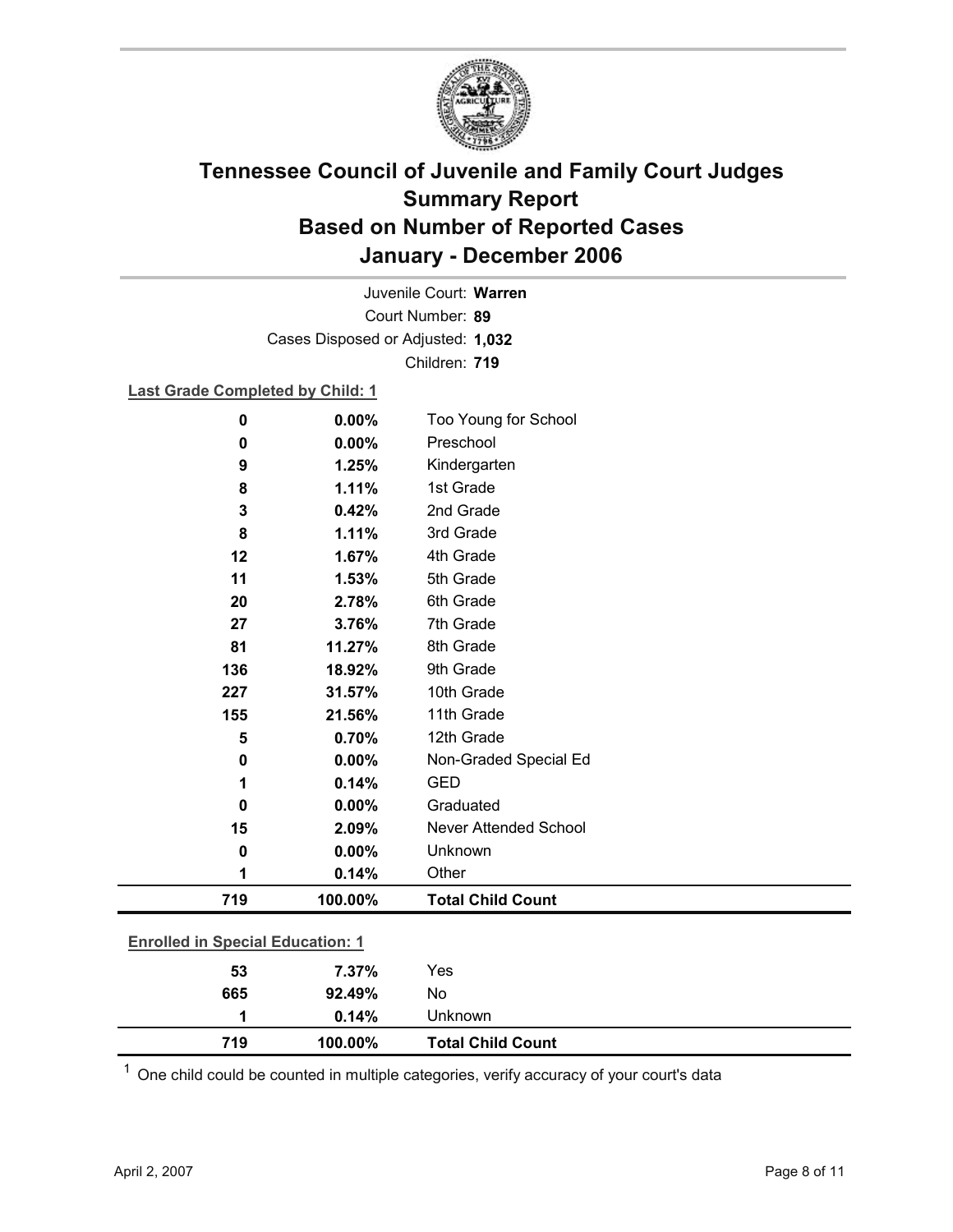

|                              |                                   | Juvenile Court: Warren    |  |
|------------------------------|-----------------------------------|---------------------------|--|
|                              |                                   | Court Number: 89          |  |
|                              | Cases Disposed or Adjusted: 1,032 |                           |  |
|                              | Children: 719                     |                           |  |
| <b>Action Executed By: 1</b> |                                   |                           |  |
| 1,313                        | 91.69%                            | Judge                     |  |
| 0                            | $0.00\%$                          | Referee                   |  |
| 119                          | 8.31%                             | <b>YSO</b>                |  |
| 0                            | $0.00\%$                          | Other                     |  |
| 0                            | $0.00\%$                          | Unknown / Not Reported    |  |
| 1,432                        | 100.00%                           | <b>Total Action Count</b> |  |

### **Formal / Informal Actions: 1**

| 155   | 10.82%   | Dismissed                                      |
|-------|----------|------------------------------------------------|
| 0     | $0.00\%$ | Retired / Nolle Prosequi                       |
| 388   | 27.09%   | <b>Complaint Substantiated Delinquent</b>      |
| 747   | 52.16%   | <b>Complaint Substantiated Status Offender</b> |
| 1     | 0.07%    | Complaint Substantiated Dependent / Neglected  |
| 0     | $0.00\%$ | <b>Complaint Substantiated Abused</b>          |
| 0     | $0.00\%$ | <b>Complaint Substantiated Mentally III</b>    |
| 117   | 8.17%    | Informal Adjustment                            |
| 0     | $0.00\%$ | <b>Pretrial Diversion</b>                      |
| 0     | $0.00\%$ | Transfer to Adult Court Hearing                |
| 5     | 0.35%    | Charges Cleared by Transfer to Adult Court     |
| 0     | $0.00\%$ | <b>Special Proceeding</b>                      |
| 15    | $1.05\%$ | <b>Review Concluded</b>                        |
| 0     | $0.00\%$ | Case Held Open                                 |
| 4     | 0.28%    | Other                                          |
| 0     | $0.00\%$ | Unknown / Not Reported                         |
| 1,432 | 100.00%  | <b>Total Action Count</b>                      |

 $1$  If different than number of Referral Reasons (1432), verify accuracy of your court's data.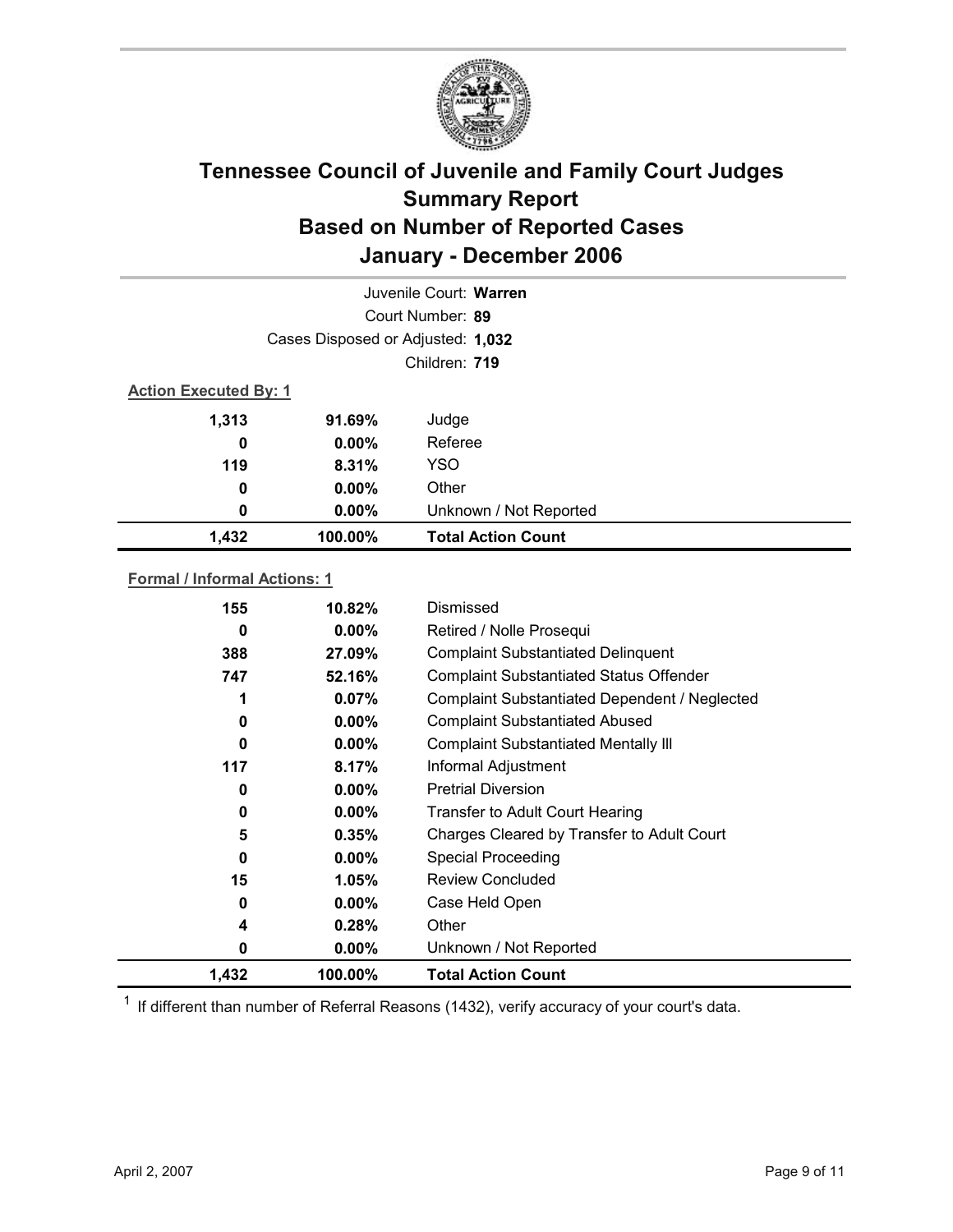

|                                   |                                                       | Juvenile Court: Warren                               |
|-----------------------------------|-------------------------------------------------------|------------------------------------------------------|
|                                   |                                                       | Court Number: 89                                     |
| Cases Disposed or Adjusted: 1,032 |                                                       |                                                      |
|                                   |                                                       | Children: 719                                        |
| <b>Case Outcomes:</b>             | There can be multiple outcomes for one child or case. |                                                      |
| 80                                | 1.71%                                                 | Case Dismissed                                       |
| 1                                 | 0.02%                                                 | Case Retired or Nolle Prosequi                       |
| 131                               | 2.80%                                                 | Warned / Counseled                                   |
| 7                                 | 0.15%                                                 | Held Open For Review                                 |
| 60                                | 1.28%                                                 | Supervision / Probation to Juvenile Court            |
| 1                                 | 0.02%                                                 | <b>Probation to Parents</b>                          |
| $\overline{7}$                    | 0.15%                                                 | Referral to Another Entity for Supervision / Service |
| 115                               | 2.46%                                                 | Referred for Mental Health Counseling                |
| 74                                | 1.58%                                                 | Referred for Alcohol and Drug Counseling             |
| 0                                 | 0.00%                                                 | Referred to Alternative School                       |
| 0                                 | $0.00\%$                                              | Referred to Private Child Agency                     |
| 339                               | 7.25%                                                 | Referred to Defensive Driving School                 |
| 1                                 | 0.02%                                                 | Referred to Alcohol Safety School                    |
| 1                                 | 0.02%                                                 | Referred to Juvenile Court Education-Based Program   |
| 347                               | 7.42%                                                 | Driver's License Held Informally                     |
| 0                                 | $0.00\%$                                              | <b>Voluntary Placement with DMHMR</b>                |
| 0                                 | $0.00\%$                                              | Private Mental Health Placement                      |
| 0                                 | $0.00\%$                                              | <b>Private MR Placement</b>                          |
| 0                                 | $0.00\%$                                              | Placement with City/County Agency/Facility           |
| 0                                 | $0.00\%$                                              | Placement with Relative / Other Individual           |
| 761                               | 16.26%                                                | Fine                                                 |
| 692                               | 14.79%                                                | <b>Public Service</b>                                |
| 24                                | 0.51%                                                 | Restitution                                          |
| 0                                 | $0.00\%$                                              | <b>Runaway Returned</b>                              |
| 128                               | 2.74%                                                 | No Contact Order                                     |
| 6                                 | 0.13%                                                 | Injunction Other than No Contact Order               |
| 80                                | 1.71%                                                 | <b>House Arrest</b>                                  |
| 184                               | 3.93%                                                 | <b>Court Defined Curfew</b>                          |
| 1                                 | 0.02%                                                 | Dismissed from Informal Adjustment                   |
| 0                                 | 0.00%                                                 | <b>Dismissed from Pretrial Diversion</b>             |
| 0                                 | $0.00\%$                                              | Released from Probation                              |
| 1                                 | 0.02%                                                 | <b>Transferred to Adult Court</b>                    |
| 0                                 | $0.00\%$                                              | <b>DMHMR Involuntary Commitment</b>                  |